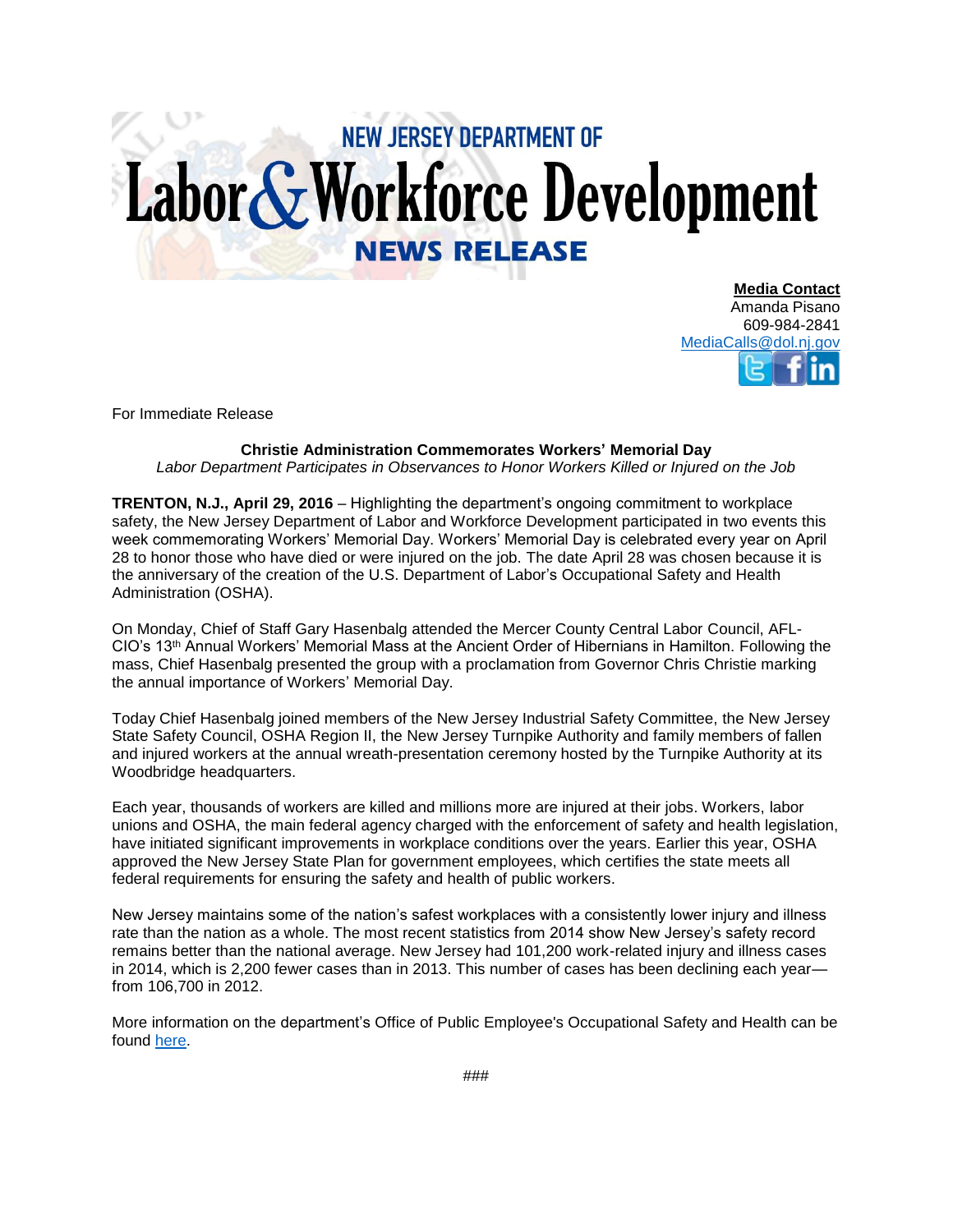

Chief of Staff Gary Hasenbalg of the Department of Labor and Workforce Development delivered remarks at the Mercer County Central Labor Council, AFL-CIO's 13<sup>th</sup> Annual Workers' Memorial Mass at the Ancient Order of Hibernians in Hamilton.